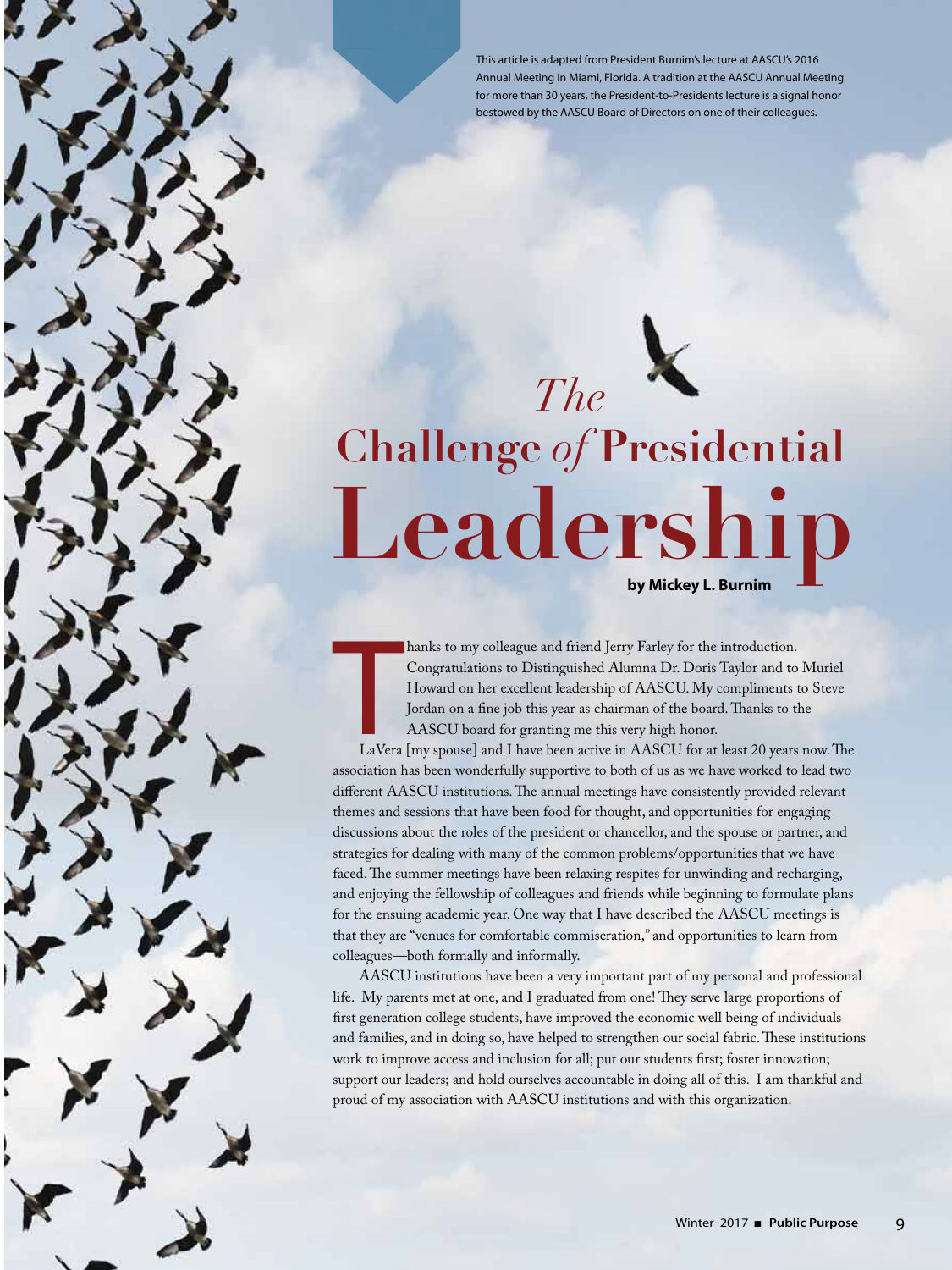This year is one of transition for me, and therefore, cause for reflection on my 40-plus years in higher education. I am retiring from the presidency at the end of June. It has been a wonderful journey [that] has afforded me the opportunity to make a real difference while interacting with students and seeing them grow and develop into aware, conscientious and contributing citizens. My goal today is to encourage you *and* to challenge you! I have taken literary license this afternoon in saying that I will talk about "the" challenge of presidential leadership. We all know that there are many challenges, and they seem to be multiplying by the day.

The challenge of presidential leadership can be emphasized by using my two hands. On the one hand, we must strive to continue to be the best of who we are as AASCU institutions. We provide access to quality higher education programs to a very broad segment of the population. We have "a historic commitment to underserved populations." We are also protectors and promoters of understanding for, and appreciation of, the "public purpose of higher education." And we serve as stewards of place. Our institutions establish linkages to our communities and the world at large so as "to function as learners as well as teachers in tackling the myriad opportunities and issues facing our communities and regions."1 On the other hand, we must strive to transform our institutions to serve the needs of tomorrow. This is increasingly difficult because of a number of factors, including the following:

- Forces of disruption in higher education—primarily online education and the move toward competencybased evaluation of learning;
- Changing demographics (*The Chronicle's* piece "The College of 2020: Students" noted, "At some point, probably just after 2020, minority students will outnumber whites on college campuses for the first time."2 ); and
- The changing higher education marketplace (That same article reported, "The rest of colleges—regional public universities, small liberal arts colleges, and private universities without national followings—can expect to compete for students based on price, convenience, and

the perceived strengths of the institutions. They will need to constantly ask themselves 'What is college?' and be constantly rethinking the answer if they want students to attend."3 ).

The emphasis on inclusion is the right thing to do, but that has costs also! Listen to this quote: "The continuing diversification of the college-going population will put pressure on many aspects of postsecondary education to adapt. Colleges will have to pay more attention to what factors will allow members of different ethnic groups to succeed, especially because the fastest-growing group (Hispanics) has historically low rates of college attendance."4 Obviously, our efforts to diversify our institutions include faculty and staff also. Likewise, we need to address campus gender proportions and LGBTQ issues. Another factor is the continuing need to make sure that our curricula are relevant and up to date. We must offer what our students and prospective students are demanding! Jeffrey Selingo's piece in the April 13, 2016 issue of *The Chronicle* makes a very persuasive case for the need for redesigning the baccalaureate degree.<sup>5</sup> Selingo states: "The most valuable of those degrees will provide a mix of academic disciplines interwoven with workplace experiences and hands-on projects."6

Any one of these challenging factors could serve as a formidable lead goal for today's president or chancellor! All are worthy, and the prudent leader cannot afford to neglect any of them. The challenge that I want to focus on for a few minutes today, however, is one of very longstanding and seeming intractability. It derives directly from the AASCU value of "access and inclusion" and is very obviously related to the changing demographics in our society and our universities. And that is the issue of race.

At the turn of the  $20<sup>th</sup>$  century, W. E. B. DuBois wrote, "The problem of the twentieth century is the problem of the color line." Most of you old enough to remember the 1960s know from those memories that DuBois had certainly been right. The "color line" can be thought of as a metaphor for what we broadly refer to as the challenge of "diversity and inclusion" today. Having already acknowledged that diversity and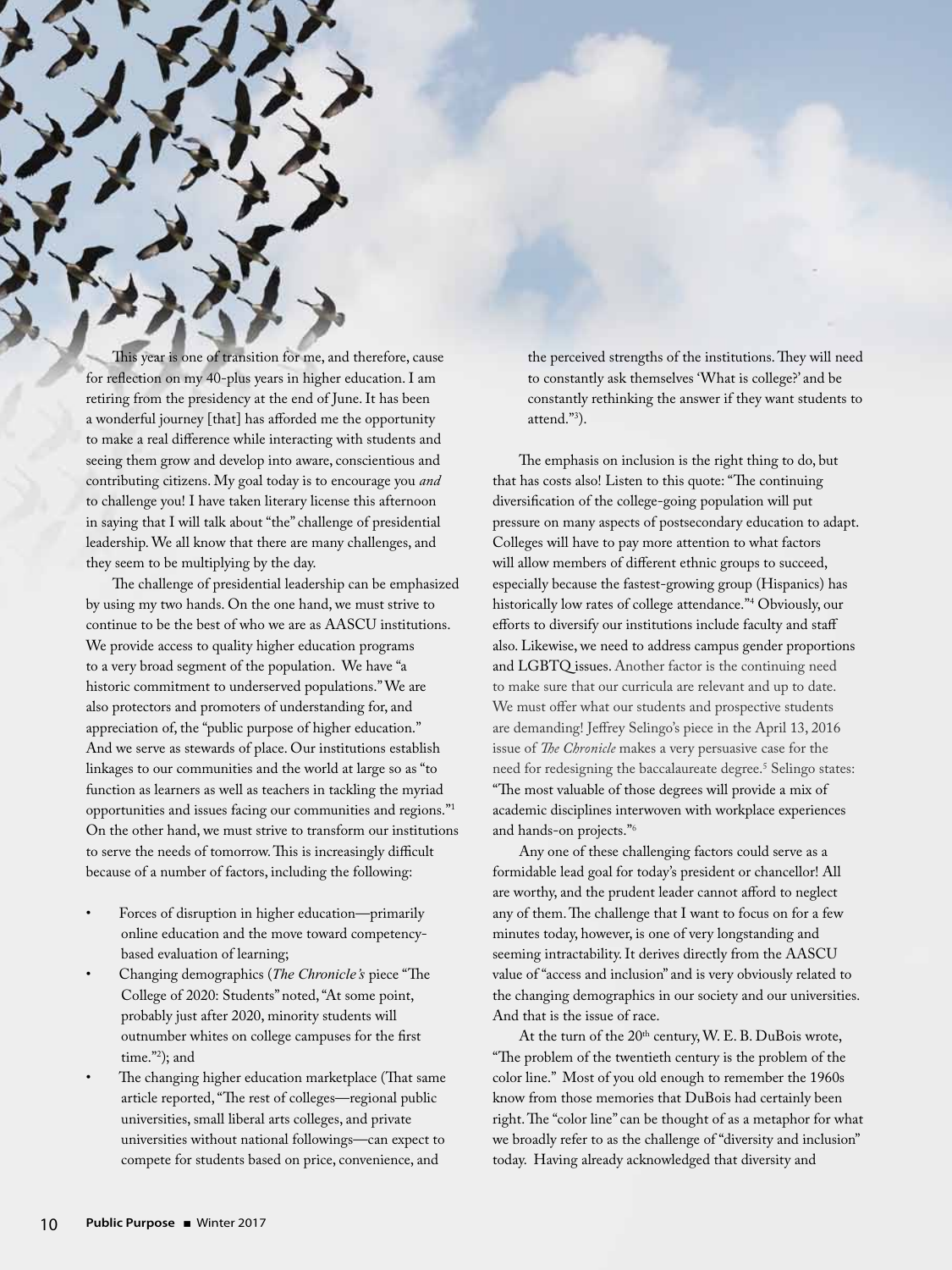## *We* **want this experiment in DEMOCRACY TO SUCCEED [...].**

inclusion are broader than race, I submit that the problem of the color line is still very much with us in the 21<sup>st</sup> century! The evidence is all around us. Consider the following:

- During his initial campaign for president, then candidate Obama was forced into a position where he felt he had to renounce his former pastor Rev. Jeremiah Wright, a black man, because of a statement made years earlier in one of his sermons that some people perceived as being racist;
- Shootings of unarmed black men by police officers, or in one case, a vigilante;
- Traffic stops for being black while driving;
- The arrest of preeminent scholar Henry Louis Gates after forcing open a stuck door to enter his own home and being reported as a possible burglar; and
- The slogan used by one of the presidential campaigns-"Make America Great Again"—which is widely interpreted to be code for returning to some of the bigotry and "white privilege" of the past.

These are but examples of a significant divide in our society—largely, but not exclusively, along racial lines. Yes, the color line is *still* a problem for America. A recent *Washington Post*/ABC News poll found that almost two-thirds (63 percent) of all Americans think race relations are bad. Racism is indeed a persistent problem in America. And the October 14 issue of *The Chronicle* reminds us of the problems of racism found on some of our college campuses around the country.<sup>7</sup> The most recent issue reports on the initiation of a Twitter campaign by an African-American graduate student at Northwestern University to give academics a vehicle for sharing examples of racism in the academy. He was surprised at the welcome reception that it received from so many black students and professors.

Some aspects of this societal problem are manifested in economic terms. Look at the economic reality faced by our nation today: 2015 Census Bureau data show that median household income for blacks is only 58 percent of that for whites, and for Hispanics, 72 percent of that for whites.8 The poverty rate for non-Hispanic whites is 9.1 percent; for African Americans, it is 24.1 percent; and for Hispanics, it is 21.4 percent.<sup>9</sup>

Colleagues, I believe that there is not a more important issue facing the United States today! How we deal with this matter has implications beyond that of simple justice for peoples of color. We are in a 240-year experiment in representative democracy. It is not guaranteed to succeed. In fact, world history has many examples of societies that once flourished but no longer exist. The Roman Empire, for example, lasted about 700 years. More recently, the Soviet Union only lasted 64 years. Alexis de Tocqueville, 19th century French political analyst and commentator, wrote the following: "General prosperity is favorable to the stability of all governments, but more particularly of a democratic one, which depends upon the will of the majority, and especially upon the will of that portion of the community which is most exposed to want. When the people rule, they must be rendered happy or they will overturn the state . . . "<sup>10</sup>

Colleagues, we all have a vested interest in helping our nation to solve this problem of the color line! And, you, as presidents and chancellors, and spouses and partners, are in positions where you can, and I would argue, "must" make a difference! We want this experiment in democracy to succeed, and the world needs a strong example of how to deal with differences among peoples in positive and constructive ways. Obviously, access to higher education programs and student outcomes is more important than ever. And I know that even as we grapple with being more inclusive, and improving student retention and graduation rates, there are obstacles.

You are in an ideal position to have significant impact! The job of higher education leadership is tougher than ever, but you are the right people to accept the challenge at this time. Use your influence and your power to develop more critical thinkers who know something about service for the common good and human behavior. Our challenge is to lead our institutions through these changes, as the job of leading becomes ever more difficult! In this era of social media, rumors and reports of negative incidents move with lightning speed, making it very hard to provide carefully considered, fact-based responses. Deep-seated and long-standing social divisions and tensions, like those of personal distribution of income inequities, that